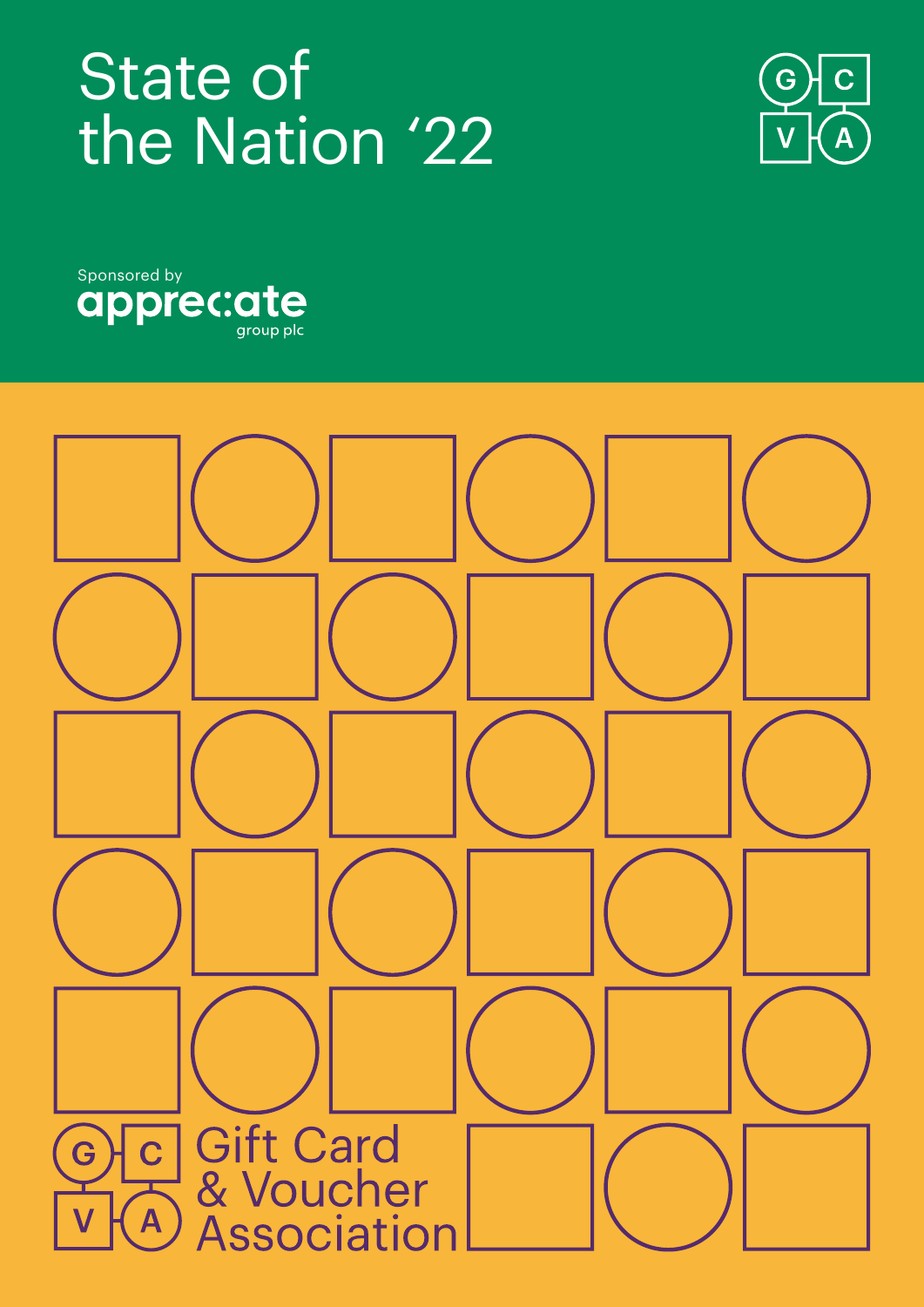

Appreciate Group is home to many of the UK's most-loved gifting, pre-payment and engagement solutions. Through its famous multi-redemption solution - Love2shop - it offers consumer and business customers the opportunity to gift and reward through a choice of hundreds of redemption options, from leading retailers and attractions, to top leisure and hospitality options.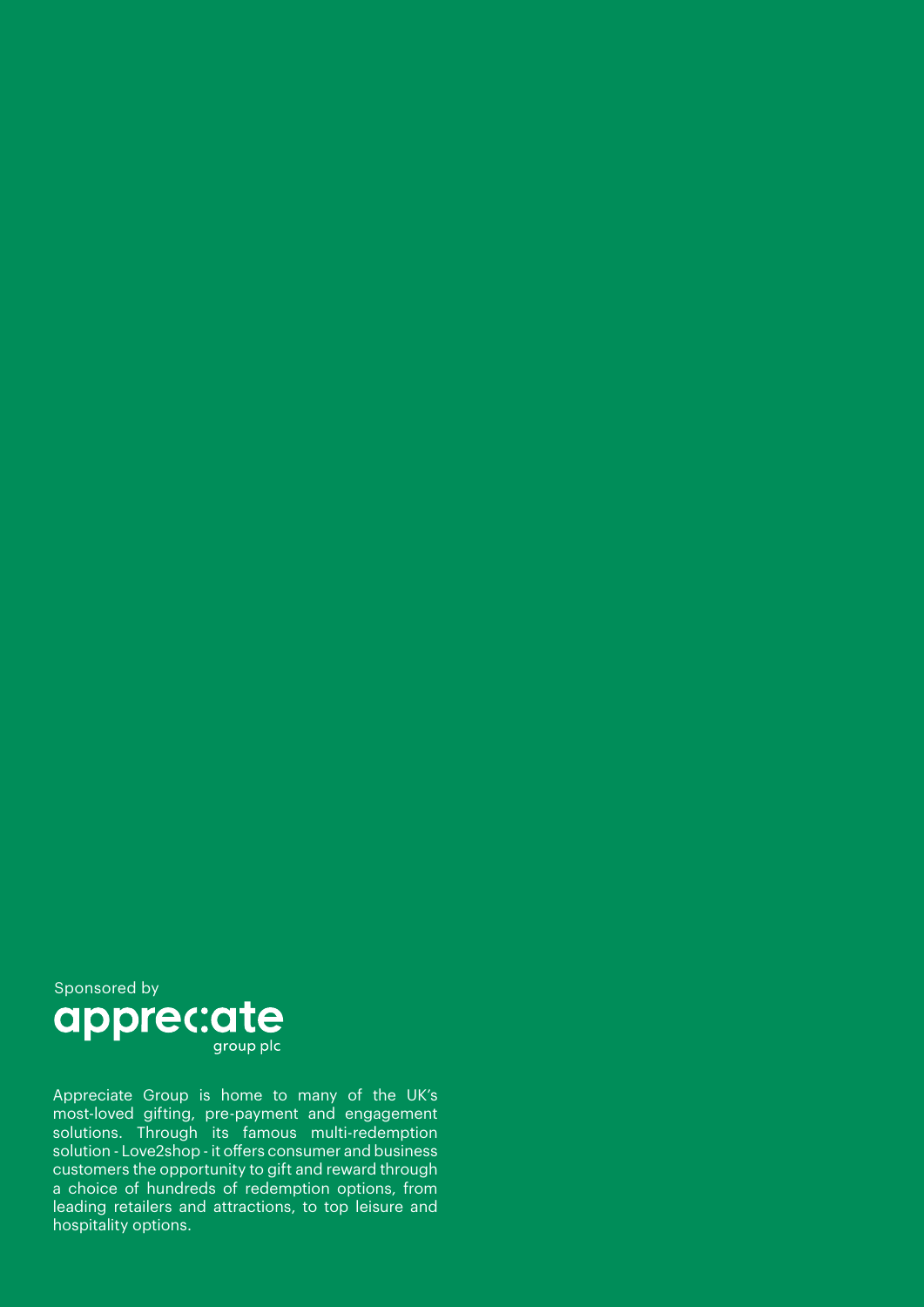# State of the Nation '22

# *Introduction*

Back in 2017, the GCVA partnered with GlobalData, launching our first State of the Nation white paper. This sought to provide an in-depth overview of the state of play in the UK gift card industry, with the white paper seeking to answer the question: "is the gift card industry ready for the modern consumer?". The research told us that buying habits were evolving quickly, and the industry needed to adapt at the same speed to ensure gift cards remained relevant.

Fast forward a few years and that process of evolution has become a revolution, with the arrival of COVID-19 having turned UK retail on its head. 2021 was the second year of the pandemic and it represented another rollercoaster ride for the UK. While the arrival of vaccines thankfully began to turn the tide, the virus nonetheless continued to have a dramatic impact on both businesses and consumers, including over the key peak festive period.

2021 began with the UK once again in a state of lockdown. Although by July, with restrictions being removed ahead of 'Freedom Day' and stores 're-opening' the country was at least on a path to recovery. This saw year-on-year retail sales growth soar against weak comparatives, particularly across previously struggling categories such as apparel and leisure. However, there were more bumps in the road to come, with supply chain issues, rising inflation and the emergence of the Omicron variant hitting spending in the run-up to Christmas, and over the festive period itself.

Unsurprisingly, the impact on gift card purchasing has also been dramatic. There have been many challenges, such as the COVID impact on buying gift cards for specific occasions, declining consumer confidence and the closure of physical retail and leisure venues.

Gail Cohen *Director General, GCVA*

#### About GCVA

GCVA brings our industry together to drive innovation and growth. It was established as a trade body in 1991 to represent the key players in the market. Today, it provides an information and reference point for gift card suppliers and customers and is at the forefront of the issues affecting the industry. Its main objective is to raise the profile and use of vouchers and gift cards across the globe, as well as promoting the industry to consumers, businesses, government and other interested parties.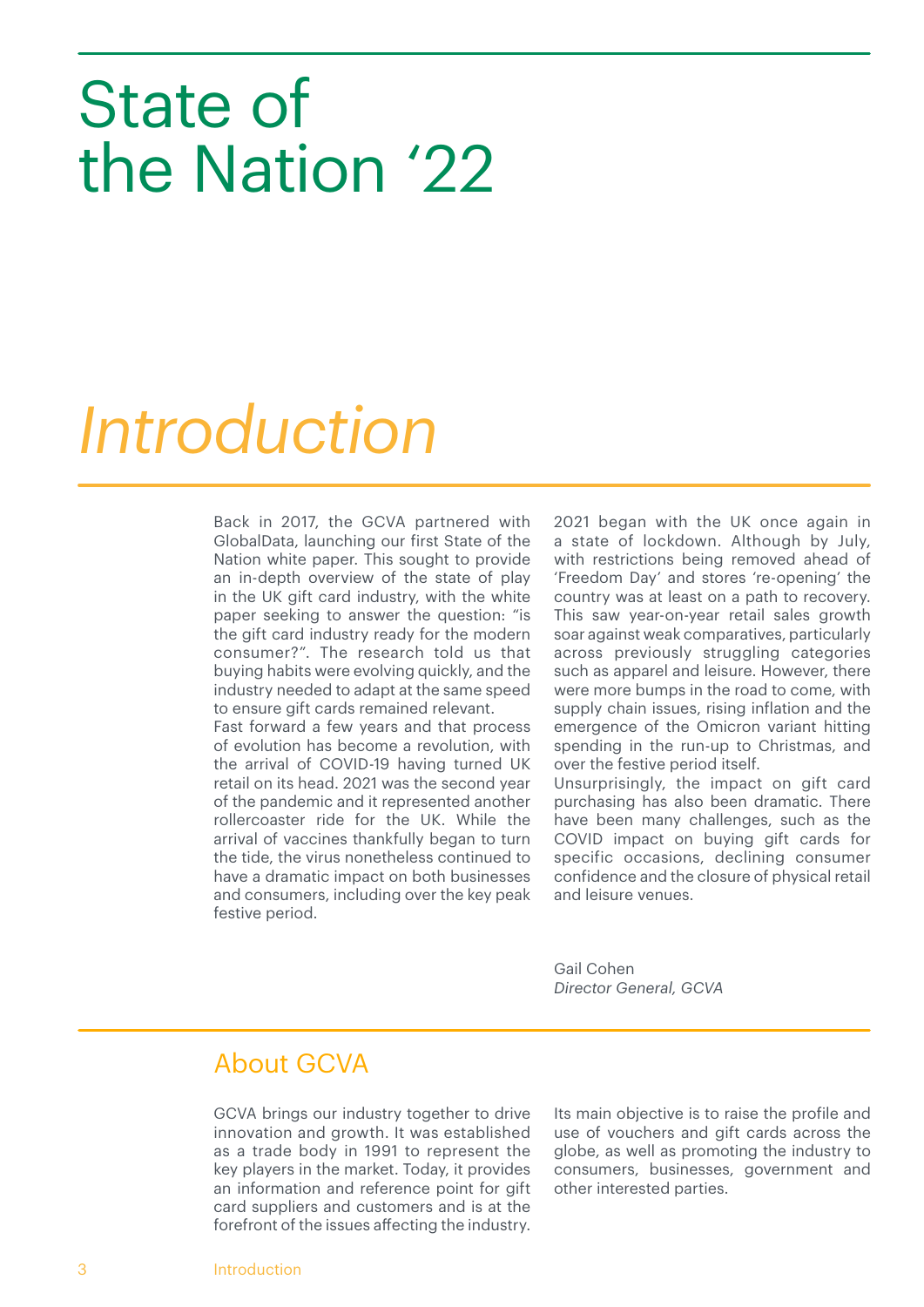An average of  $7.7\%$  of UK consumers per month purchased a gift card for themselves over 2021 vs.  $6.4\%$  over 2020, with significantly higher purchase propensity among younger age cohorts

Gift card purchasing was boosted by retailer stock issues in 2021, with an average of  $35.8\%$  of gift card purchasers over Q4 stating it was easier to buy a gift card than a physical gift

The proportion of UK consumers purchasing gift cards increased over Christmas 2021, with  $27.1\%$  of shoppers buying a gift card for someone else over December 2021, compared to 25.2% in December 2020

Consumer expectations around digital cards and cross-channel flexibility continue to increase;  $40.8\%$  of consumers expect all gift cards to be cross-channel in the future

Physical gift cards bounced back strongly in 2021, as stores reopened; across the year, a monthly average of  $47.4\%$  of gift card buyers purchased physical gift cards instore vs.  $43.4\%$  in 2020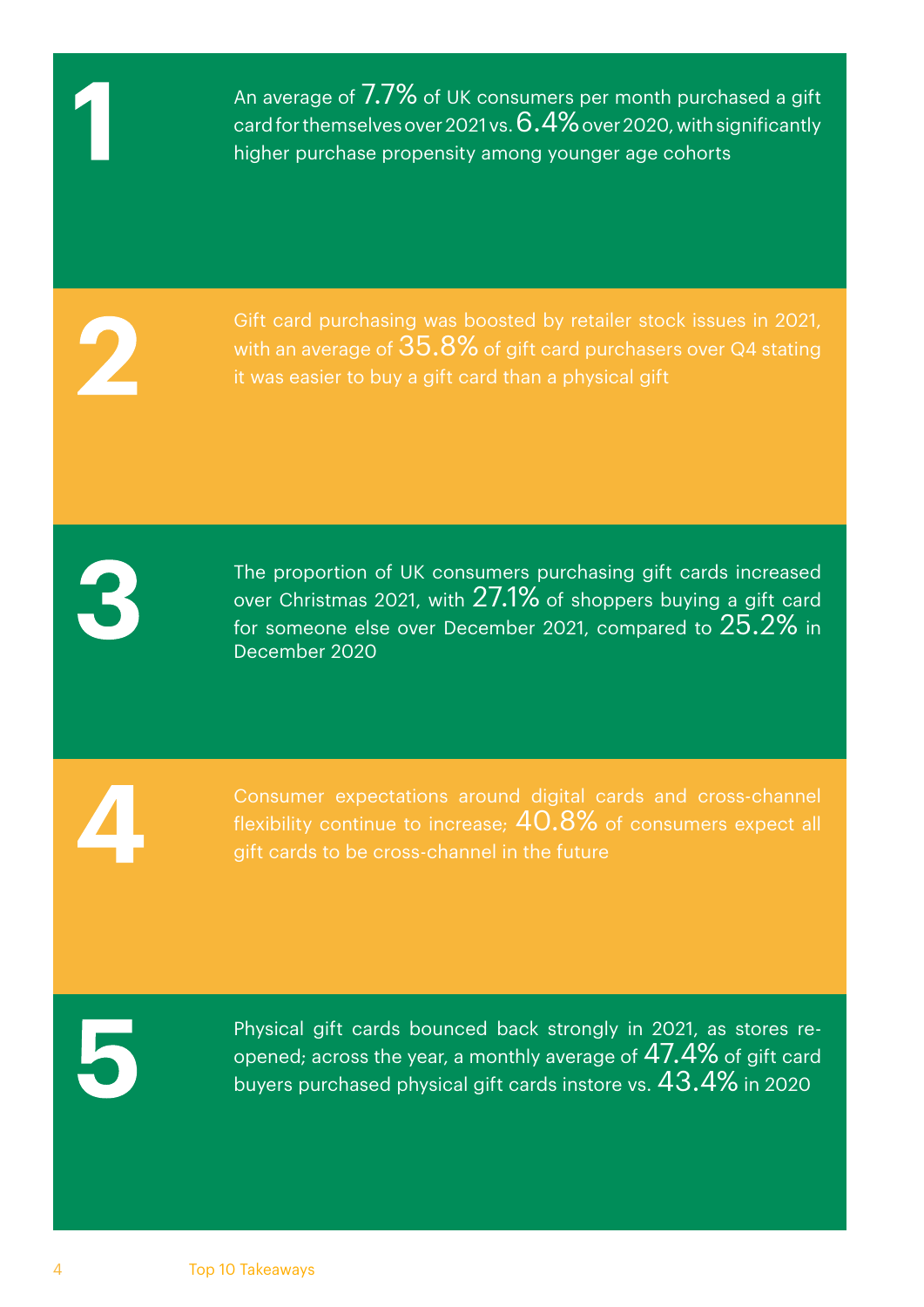The proportion of UK gift card buyers purchasing leisure and experience gift cards also recovered strongly, with the average proportion of monthly gift card buyers purchasing for the latter increasing to 23.0%, up from 17.9% in 2020

Employee benefit, reward and B2B schemes continue to increase in significance:  $39.5\%$  of consumers received at least one gift card over the last three years through work rewards or incentives

Gift cards are increasingly seen as a tool to support local businesses and high streets;  $28.8\%$  of monthly gift card purchasers in 2021 said supporting local businesses was a motivation, compared to 24.5% of purchasers in 2020

Consumers are more worried about gift cards expiring before they  $\sim$  can be used than they were pre-pandemic;  $26.5\%$  of consumers see this as a reason not to buy, up from  $20.9\%$  in 2020



Over half of all those receiving gift cards over the past three years have been introduced to a new brand or organisation via this format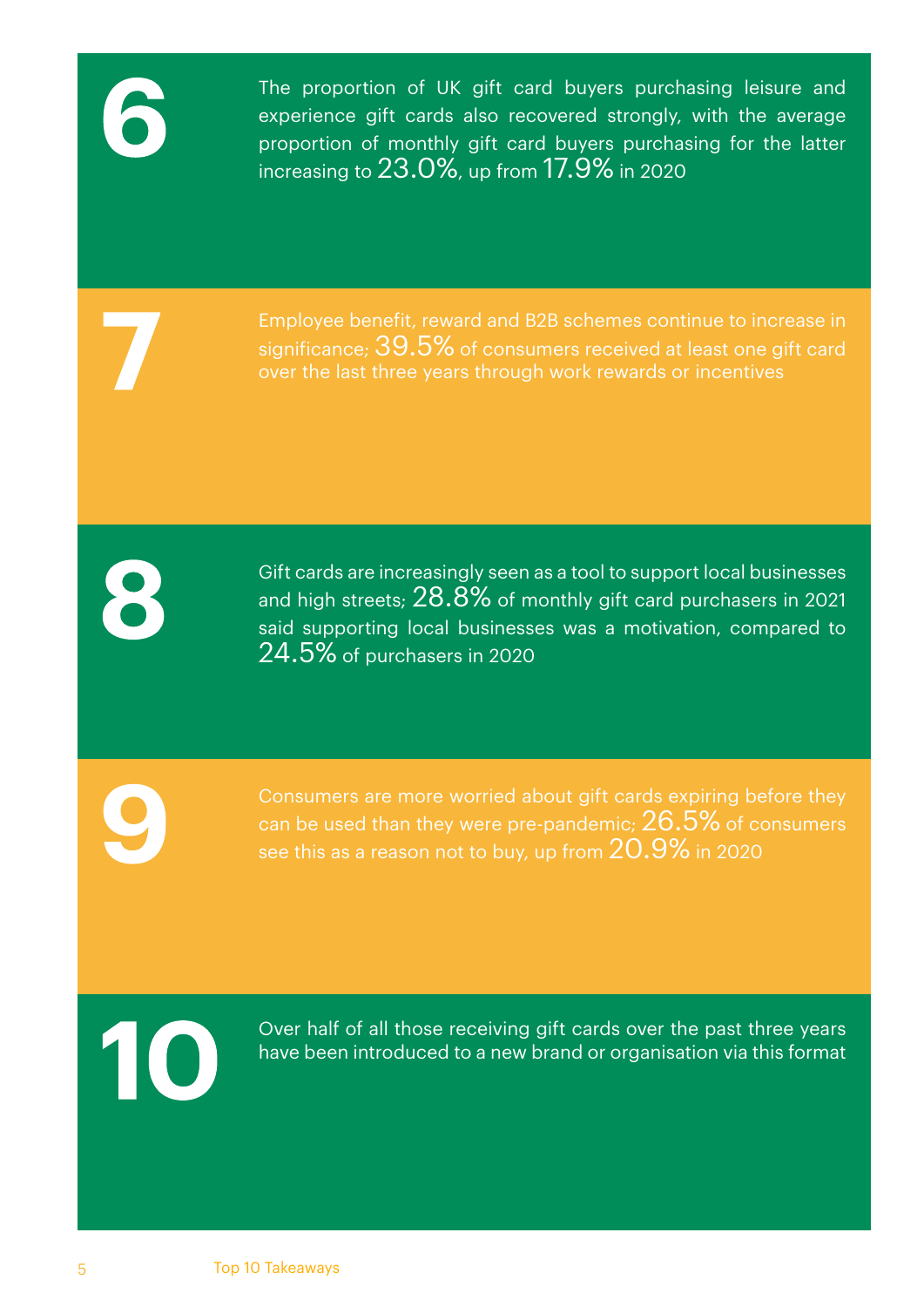# The State of the Nation in 2022

This white paper explores several key themes that are driving consumer behaviour in the UK gift card industry, both pandemic driven and in the longer term. It also examines how gift card managers are responding to these evolving dynamics. Key managers themes explored are:

- Gift cards through the pandemic
- In-focus: Christmas 2021
- Evolution of gift card purchasing
- Maximizing the potential of gift cards – the challenge for gift card managers
- Industry opportunities – the gift card managers' perspective

# 01 Gift cards through the pandemic The pandemic transforms how people shop for gift cards

Gift cards have come into their own since the onset of the pandemic. The rising relevance and improved perceptions of gift cards has been driven by their growing cross-channel flexibility; their role in enabling consumers to offer their support to local businesses and local high streets; and their enduring popularity in categories such as leisure, hospitality and gaming. This was even though some of these consumer sectors themselves were thrown into disarray by the arrival of COVID-19.

This rising prominence of gift cards is reflected in them increasingly becoming viewed as a viable everyday gifting option. In the monthly consumer tracking that GCVA and GlobalData have been running throughout 2020 and 2021,

the average proportion of consumers purchasing gift cards for someone else citing 'I regularly purchase gift cards to give as gifts' increased from 30.3% in 2020, to 32.8% in 2021.

The second most cited motivation for purchasing on behalf of someone else has also been a factor that has come more to the fore over the pandemic period. An average of 32.4% of gift card buyers over 2021 cited that 'it is easier than the option of buying physical gifts' as a key motivator (2020: 29.6%). This has been a key driver throughout the pandemic, amid the enforced closure of physical stores through 2020 and into 2021, and the supply chain issues that began to bite over H2 2021.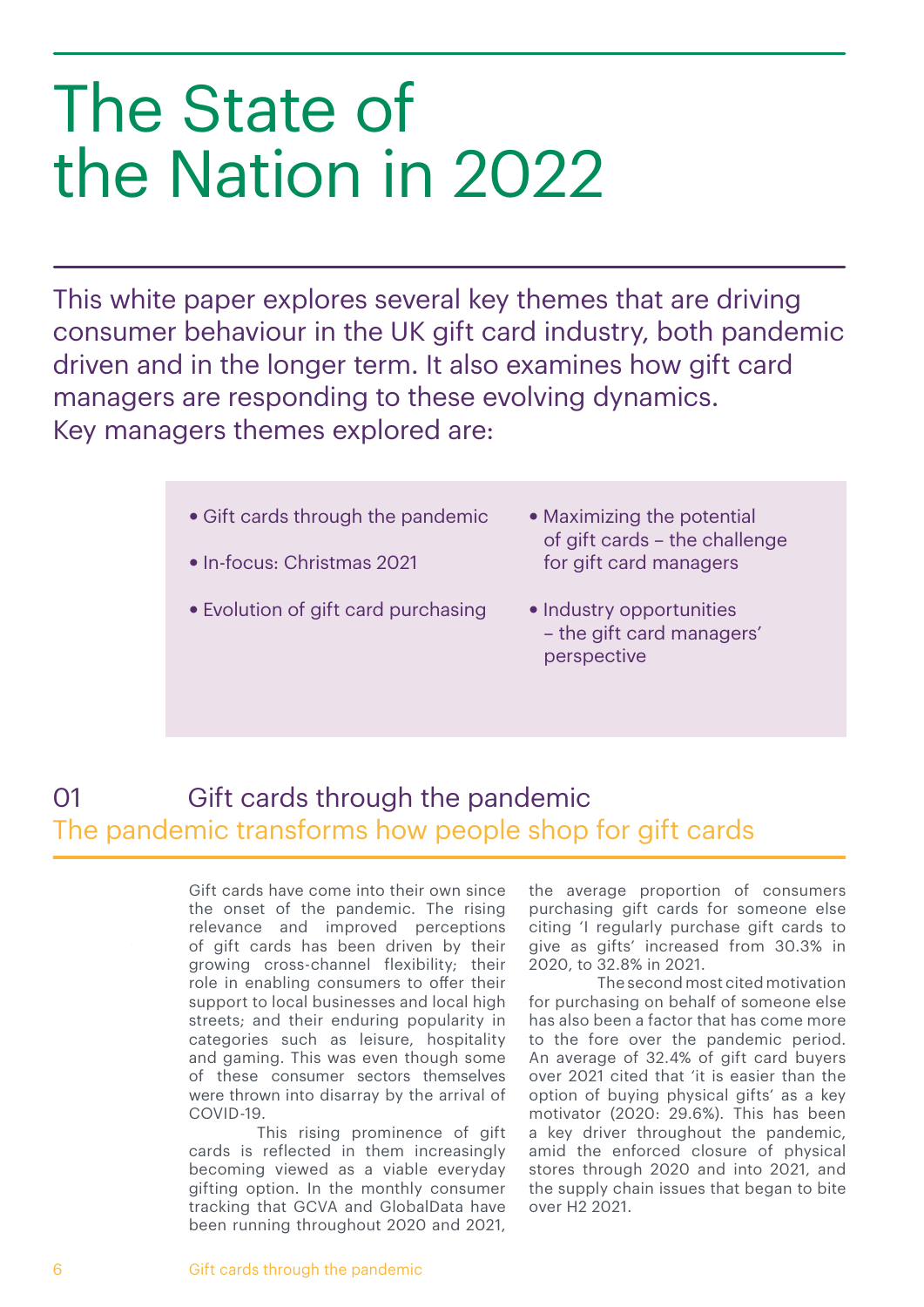#### Younger consumers show enthusiasm for gift cards

Gift cards remain relatively more popular among younger consumers. 41.9% of Gen Z shoppers have purchased within the last three years, and this then rises to 45.8% of millennial shoppers. From here penetration falls significantly. In contrast, just 32.0% of Baby Boomers have bought over the last three years. The strong popularity of gift cards among younger age cohorts reflects the increasing demand for leisure, experience and gaming gift cards over the last decade.

When it comes to who gift card buyers are purchasing on behalf of, over the past three years 'other' family members are the most common group to gift to (cited by 48.3% of those that purchased gift cards), followed by spouse/ partners (28.0%). Other popular recipients are friends, children and siblings, all of which sit at very similar level (between 25 and 28%).

Purchased at least one gift card over the last three years Generation Z Millennials All Gift Card Buyers Generation X Baby Boomers **46% 42% 40% 46% 32%**

#### Physical gift cards bounce back in 2021

Physical gift cards purchased instore and online both saw growth over 2021. The purchasing of physical gift cards from physical stores remained the most popular form of buying throughout 2021, with a monthly average of 47.4% of gift card buyers vs. 43.4% in 2020. At the same time, the proportion of gift card buyers purchasing physical gift cards online increased to 36.4% in 2021 vs. 33.9% in 2020.

*This chart below shows monthly purchasing of physical gift card instore over 2021. As the restrictions began to be lifted through late Q1 and into Q2, there was a marked increase in gift card buyers purchasing this way. This was driven both by the greater ease of making these gift card purchases, but also the parallel greater ease in redemption of these types of cards.*

Gift card buyers purchasing physical gift card in physical stores over 2022'

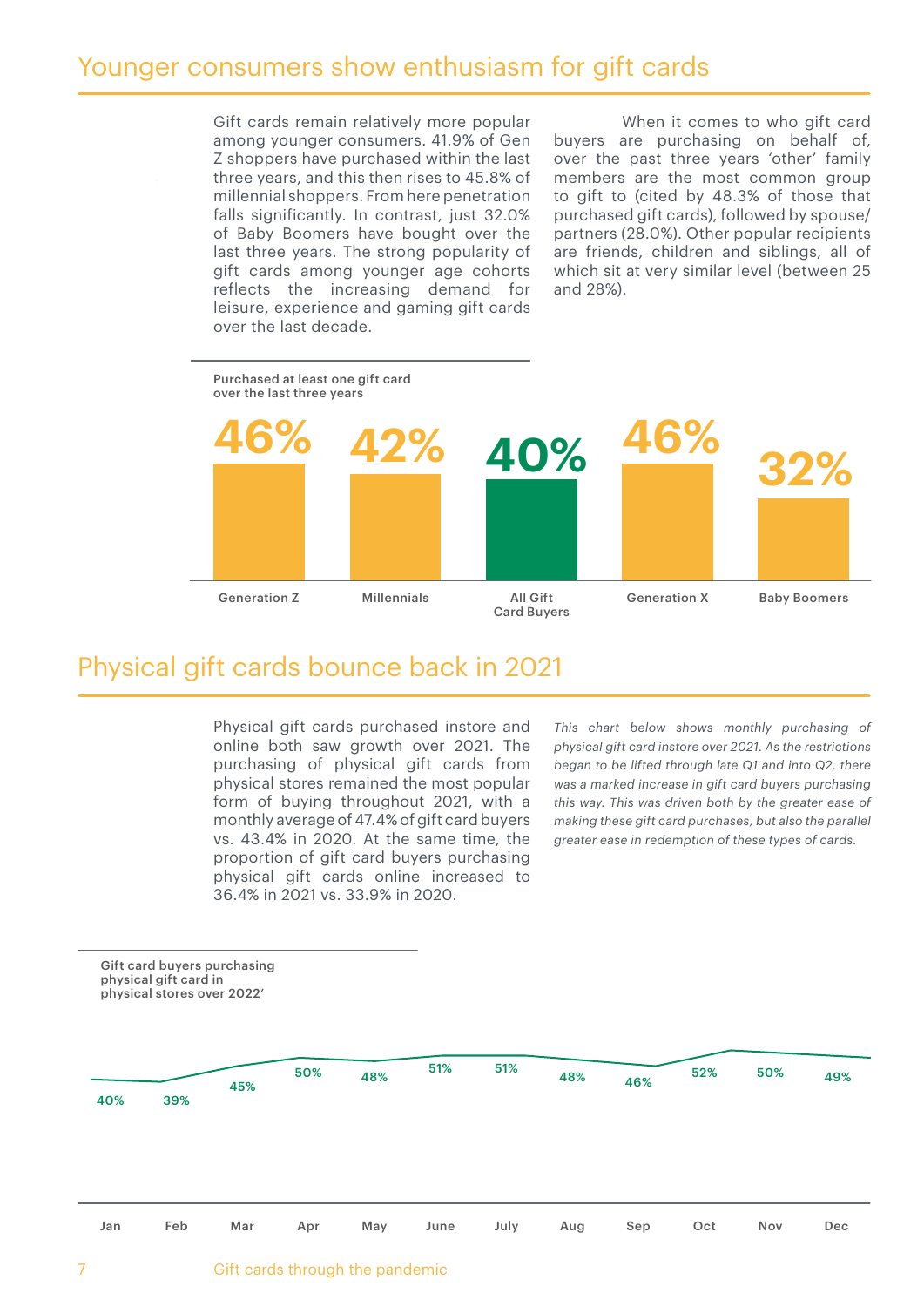At the same time that physical gift cards experienced a more positive trajectory over 2021, the proportion of gift card buyers purchasing digital gift cards declined from an average of 28.3% each month in 2020, to 27.0% in 2021. However, while digital was inevitably impacted by the recovery of physical, the pandemic has permanently cemented the greater influence of both digital gift card purchasing and redemption. Indeed, GlobalData's monthly consumer tracking found that an average of 27.5% of gift card buyers in 2021 said that they had converted to digital gift cards, vs. 24.2% in 2020.

The rising influence of digital gift cards is reflected in the evolving consumer sentiment to gift cards more generally. A higher proportion of gift card buyers now expect all gift cards to be cross channel, with agreement for this increasing significantly, from 26.2% in 2020, to 40.8% in 2021. Digital gift cards have been seen as a particularly useful method through which to facilitate online shopping, with just over a fifth (21.6%) of those purchasing gift cards for someone else citing 'to help the recipient to shop online' as a key motivator over 2021.

*"A higher proportion of gift card buyers now expect all gift cards to be cross channel, with agreement for this increasing significantly, from 26.2% in 2020, to 40.8% in 2021"*

### The return of non-essential physical shopping trips benefits multistore card

Average monthly purchasing of multistore gift cards among gift card buyers increased to 38.0% over 2021 vs. 35.5% in 2020. This reflected a return of the type of more sociable, non-essential shopping trips taken pre-pandemic.

At the same time, single retailer gift cards experienced a slight year-on-year dip, from an average of 50.1% of monthly gift card buyers in 2020 to 49.1% in 2021. However, more targeted single retailer gift cards generally continue to be the most popular gift card option and see particular prominence during the peak period; 55.8% of gift card buyers purchased these over December 2021.

On a generational level, there is clear divergence in preference when it comes to purchasing of multistore vs. single retailer gift cards. For example, in December 2021, 69.8% of Baby Boomer gift card buyers purchased gift cards from specific high street retailers or store-branded gift cards. There is a greater sense among these shoppers that such purchasing represents a more thoughtful approach to where the recipient might like to spend the card. Indeed, just 21.2% of gift card buyers in this cohort purchased multistore gift cards during the month.

In contrast, only 33.5% of Gen Z gift card buyers purchased a retail gift card over December 2021. Gen Z and millennial consumers are more likely to prioritise choice and flexibility, as well as gift cards that offer options beyond traditional high streets. With younger generations looking for flexibility and convenience when making purchases, 48.8% of Gen Z gift card buyers purchased multistore gift cards during the month.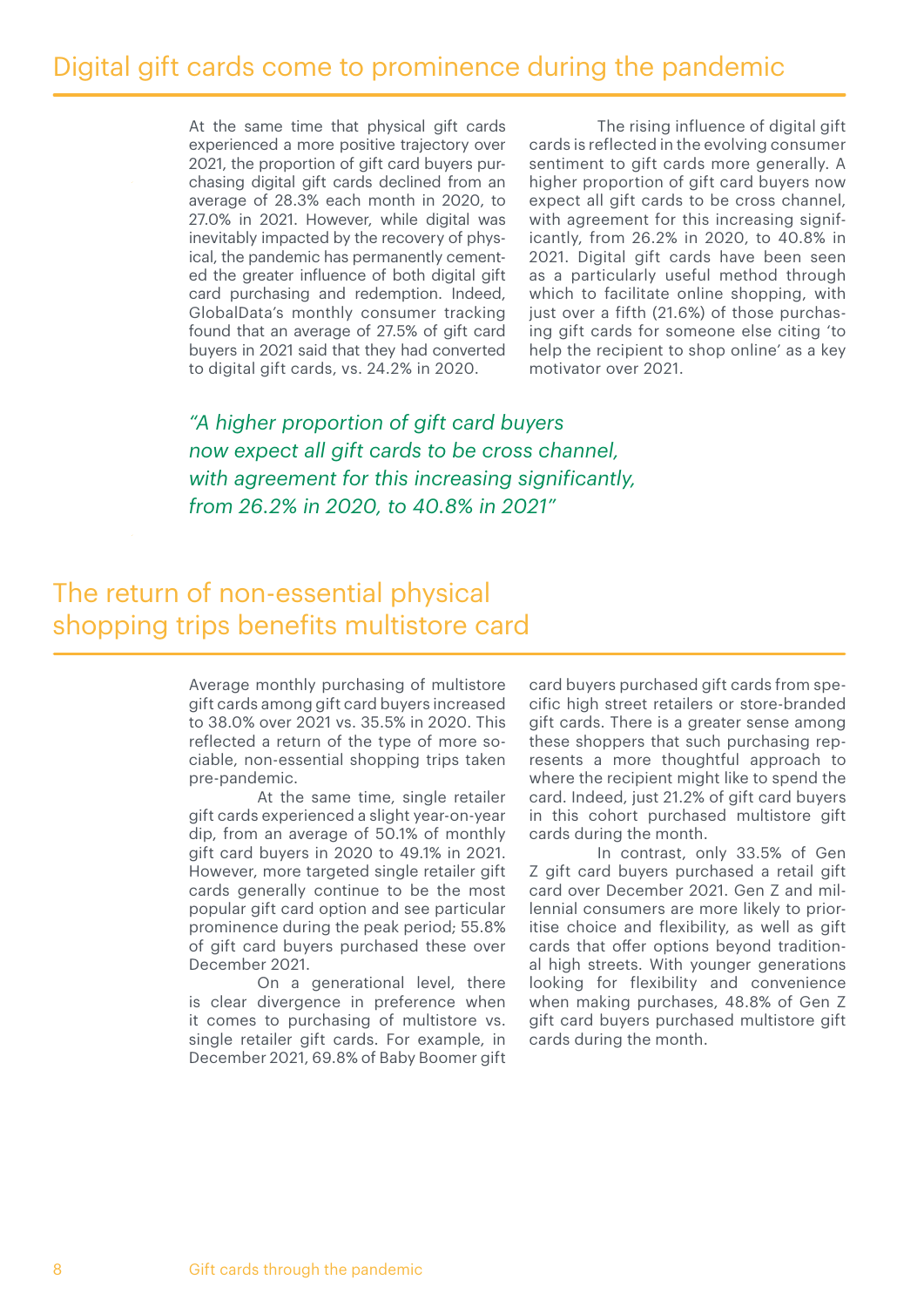*In June 2021, as 'Freedom Day' approached, the proportion of gift card buyers purchasing multistore gift cards increased to 40.5%. This partly came at the expense of single store retail gift cards (45.2% in June vs. 48.7% in May).* Jan 36% 50% May 36% 49% Sep 37% 53% Feb 38% 48% June 40% 45% Oct 43% 48% Mar 39% 50% July 39% 45% Nov 35% 52% Apr 38% 44% Aug 40% 50% Dec 35% 56% Multistore and retail gift card purchasing over 2021 A single retailer card A multistore gift card

### Demand for Leisure and experience related gift cards returns

Demand for leisure (travel, theatre / entertainment tickets, spa, dining) and experience (hotel stay, adventure sports etc.) gift cards unsurprisingly saw strong bounce back over 2021, following an extremely weak 2020. The average proportion of monthly gift card buyers purchasing leisure and experience gift cards increased to 15.1% and 23.0% respectively, over 2021 vs. 12.9% and 17.9% in 2020.

As 2021 progressed there was a considerable upsurge in gift cards associated with leisure and experiences. This accelerated during April, as the UK announced the re-opening of outdoor venues including pubs and restaurants, zoos and theme

Gift card buyers purchasing Leisure and Experience gift cards over 2022 An experience gift card

A leisure gift card

parks, as well as indoor leisure facilities, such as gyms. By mid-2021 this had extended to large outdoor seated venues, like football stadiums, with up to 10,000 spectators.

Demand for leisure and experience gift cards was combined with the residual demand for gift cards as a convenient gifting option for a proportion of consumers who remained cautious about face-to-face social contact. In addition to the short-term relative boost in demand for these types of gift cards, they are also benefitting longer term, as an outlet for the type of gifting demand that would have previously been directed towards traditional retail categories, such as media.

*Leisure and experience gift cards saw a continuous surge in demand from May onwards amid the loosening of related restrictions. This was particularly driven by the behaviour of millennials & Gen Z, as they took advantage of opportunities to resume these kinds of activities and spent money that they had saved up while staying at home on enjoying themselves. Purchasing was further accelerated during the summer holiday period.*

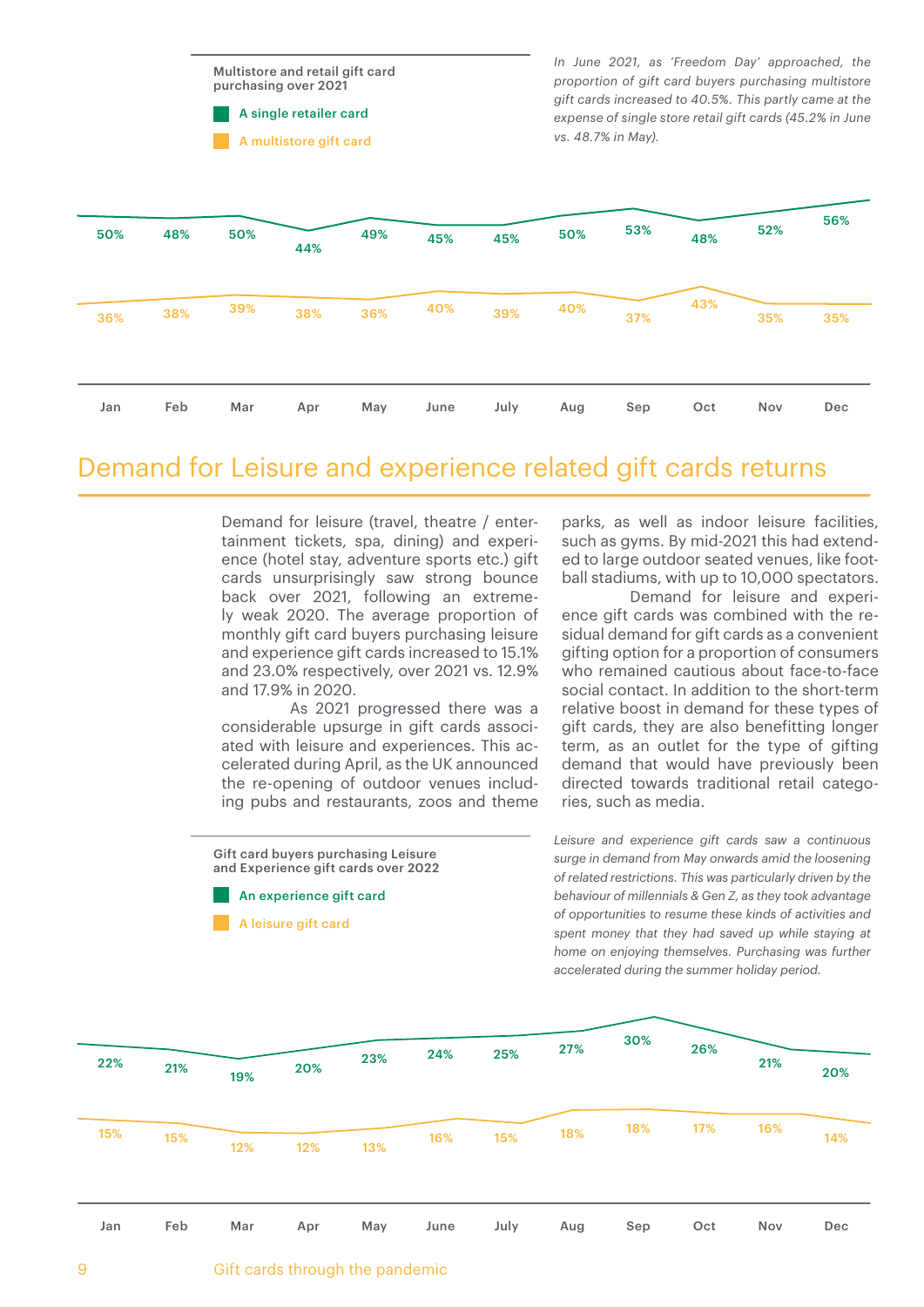### Gift cards expiration perceived by some to be a barrier to purchase

Amid the operating restrictions placed on retail, leisure and experience businesses through 2020 and into 2021, there was inevitably much uncertainty around whether consumers would be able to redeem gift cards prior to expiry dates. This is despite many businesses being pro-active and flexible on this front, such as offering extensions and other solutions.

There is little evidence that this has impacted the speed with which gift cards are spent, with the most popular bracket for redemption being within one month and three months of receipt. There is little variation across the generations, including 34.7% of Baby Boomers and 38.4% of Millennials spending within this timeframe. That said, only 29% of Gen Z shoppers have the same level of urgency to spend their gift cards during that timeframe. Among these shoppers 'between three months and six months of receipt' is the most common option, at 35.5%. This again reflects that this group is more relaxed about gift card expiration.

*"Expiry dates were cited by 26.5% of consumers as a barrier to purchase in 2021, up from 20.9% in 2020. These concerns are most evident among Baby Boomers (32.0%) and less so among Millennials (23.0%) and Gen Z (19.6%), with younger groups being both less likely to worry about expiring values in general, but perhaps also feeling more empowered by digital technology to monitor and, if necessary, request changes to expiration dates"*

# 02 In-focus: Christmas 2021 Gift cards were more popular than ever over Christmas 2021

According to consumer research GlobalData and GCVA conducted over January 2021, 36.5% of consumers received more gift cards as a gift over Christmas 2021 vs. the previous year. This was compared to just 10.3% of consumers who received

fewer gift cards compared to the previous year. Gift cards provided a particularly important gifting option for both the Gen Z (40.6% received more gift cards) and Millennial (36.1% received more) age cohorts.

#### Gift cards were a particularly popular peak option…

When compared against the weak comparative of Christmas 2020, which gradually saw the UK enter harsh, tier 4 restrictions, and parts of the South-East effectively face a travel ban, year-on-year purchasing trends were particularly positive over December 2021. 27.1% of consumers purchased a gift card for someone else over December 2021 vs. 25.2% in 2020.

As highlighted, gift cards are representing an increasingly popular Christmas gifting option, with experience, leisure and gaming cards, for example, representing a strong alternative to traditional physical categories, such as music and video.

Moreover, supply chain issues for some of the most wanted Christmas gifts also provided further opportunities for gift cards over Christmas 2021; 34.8% of those purchasing gift cards for someone else cited the fact that it was 'easier to purchase than physical gifts' gifts as being a key driver. Over 40% of respondents said they planned to purchase gift cards in coming months as it has become more difficult to purchase physical gifts.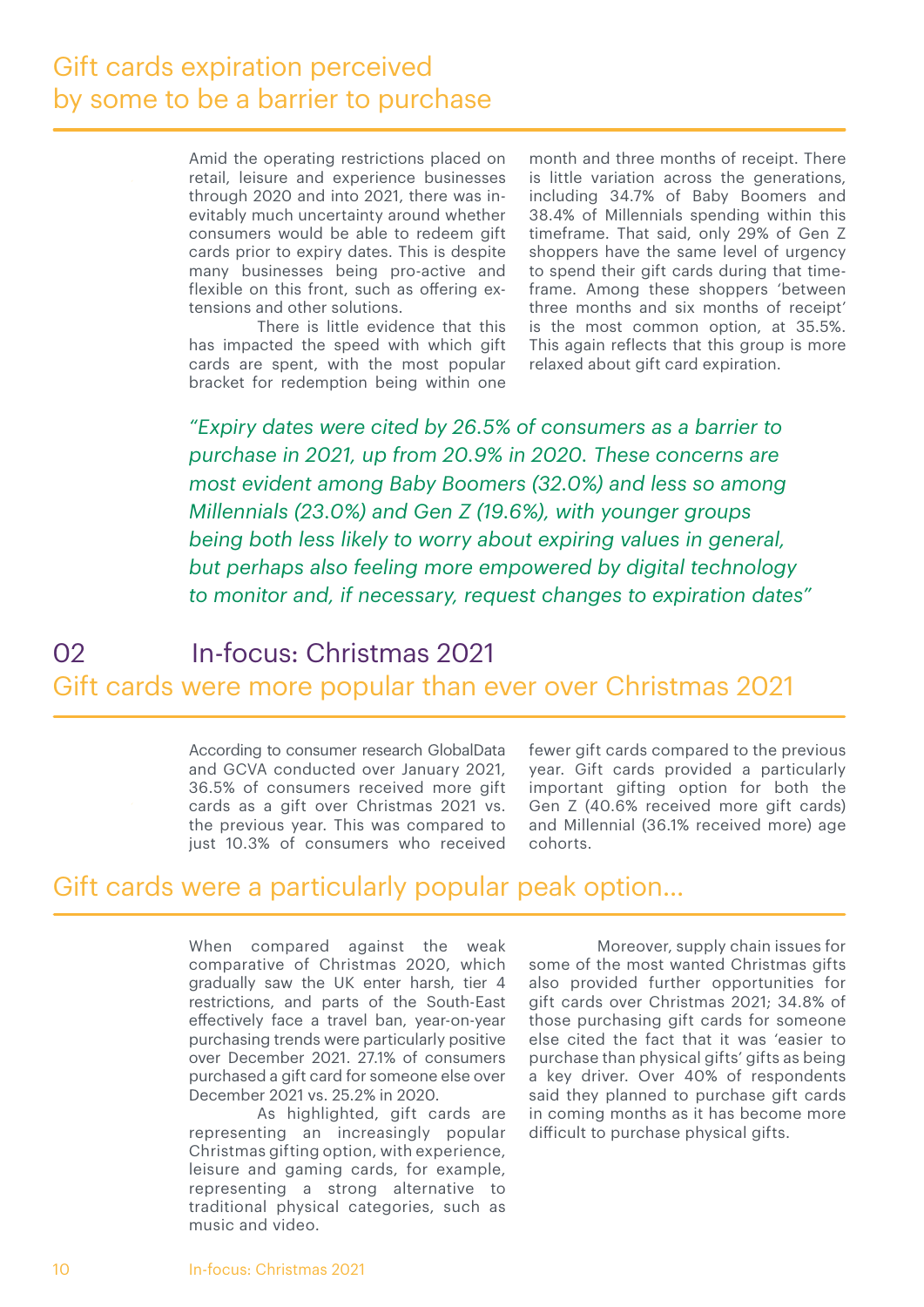During the Christmas 2021 period, UK consumers were rattled by the arrival of Omicron and, although a return to full lockdown was ultimately avoided, restrictions were re-introduced, and shoppers began to develop concerns over the risks of going out in public.

After a promising start to trading in November and the first two weeks of December, the enthusiasm of shoppers started to dip towards Christmas, as Omicron impacted footfall. This pattern was mirrored in gift card purchasing and while almost 43% of shoppers purchased gift cards in the first half of December, this fell to 34% in the week leading up to Christmas. Moreover, only 13% of shoppers surveyed purchased gift cards on Christmas Eve.

#### Physical gift cards were a popular option over December 2020

Physical gift cards performed particularly strongly over December 2021, with 49.0% of gift card buyers purchasing physical gift cards instore vs. 42.5% in December 2020. Gen Z and Baby Boomers contributed equally to the steep rise in physical gift cards purchased instore over Christmas, with over 52% of both cohorts purchasing these products over December 2021.

In contrast, demand for digital gift cards took a hit. With consumers showing a return to physically meeting up and exchanging gifts and greeting cards, even in the face of omicron, it was this non-tangible form of cards that proved less popular. The proportion of gift card purchasers buying digital gift cards declined to 24.0% in December 2021, from over 29.3% in December 2020.

### Single retailer gift cards more popular during Christmas despite small dip from previous year

As meeting up and exchange of gifts resumed, gift cards linked to specific retailers were a way for UK consumers to show their recipients that they had put more thought into the purchase.

Purchasing of single retailer gift cards also suggested a growing confidence that these operators will still be around for cards to be redeemed, following the uncertainty in UK retail over much of the last two years.

55.8% of respondents purchased a single retailer gift card over December 2020, in comparison to 56.4% in 2020. These options were more popular among the Baby Boomer & Gen X cohorts (69.8% & 61.7% of gift card buyers purchased, respectively) compared to younger generations (just 33.7% of Gen Z gift card buyers purchased a retail gift card).

Younger groups, having had their expectations raised by the modern ease of cross-channel shopping, are more likely to show a preference for flexibility in where gift cards can be used. Indeed, multistore gift cards experienced higher growth (34.5% purchased in December 2021 vs. over 32.4% the previous year) with Gen Z shoppers (48.8% of gift card buyers purchasing) showing most interest in multistore gift cards.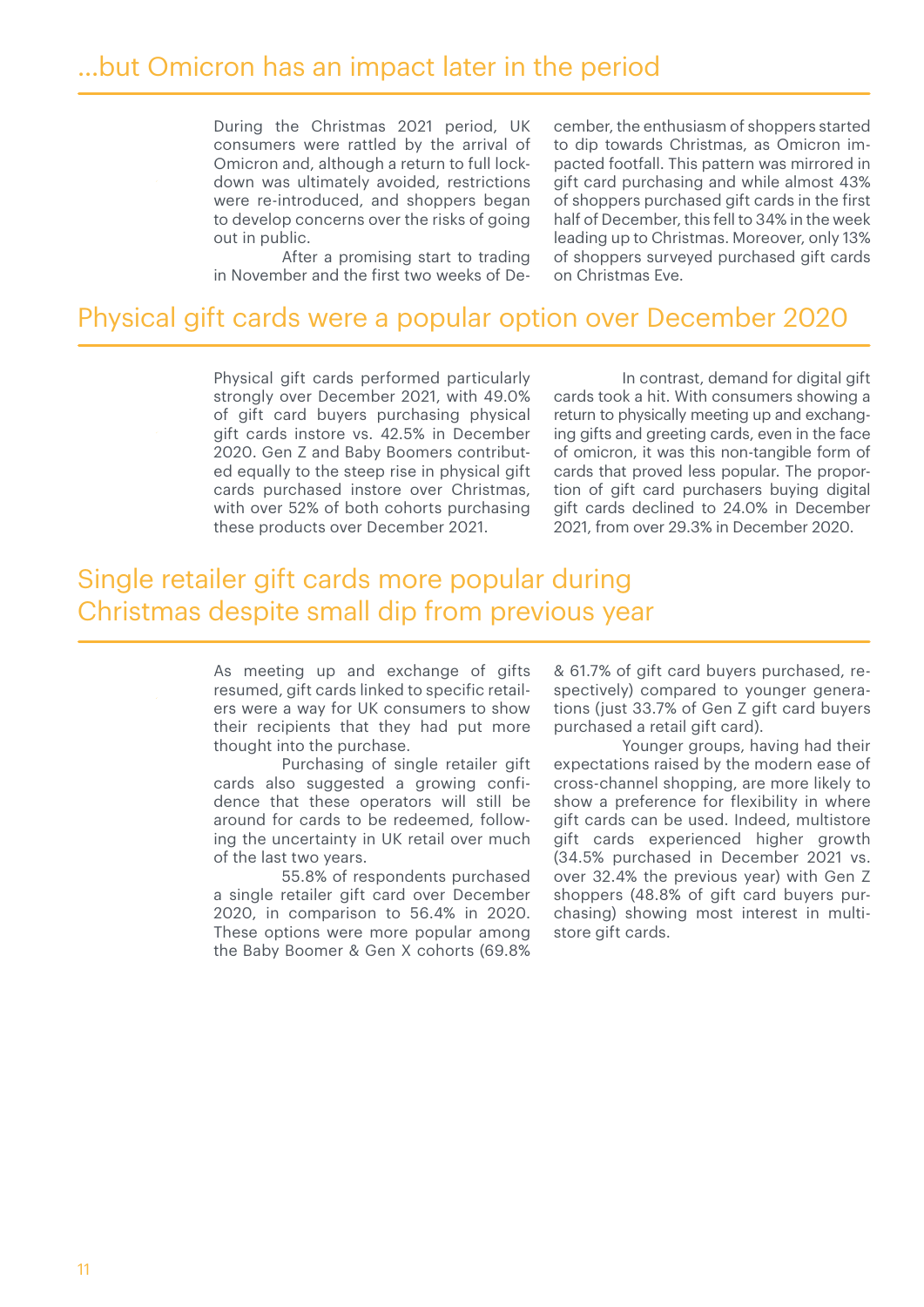Across the year as a whole, physical gift cards through work incentive/reward programmes were purchased by 24.5% of consumers on average per month vs. 23.7% in 2020. At the same time, an average of 11.2% of consumers purchased digital gift cards this way.

The importance of the channel is also reflected when examining consumer behaviour over the past three years. This highlights the increasing significance of B2B, with an almost equal proportion of consumers having received a gift card as a reward or incentive from a company, as they have purchasing gift cards themselves. This is on par with the proportion of shoppers purchasing gift cards.

*"Across the year as a whole, physical gift cards through work incentive/reward programmes were purchased by 24.5% of consumers on average per month vs. 23.7% in 2020"*

#### Shoppers across all age groups demanding cross-channel flexibility

Despite the rising prominence of physical gift card purchasing among gift card buyers in 2021, the pandemic has permanently cemented the greater influence of digital purchasing and redemption.

This is seen in the expectations and possible future actions of consumers; a monthly average of 40.8% of gift card buyers in 2021 said that they expect all gift cards to be cross-channel, up from just 26.2% in 2020. Moreover, 27.7% of gift card shoppers claim to have converted to digital gift cards in 2021 compared to 24.2% in 2020.

Cross-channel flexibility is an expectation that is notably higher among younger consumers, with this sentiment highest among the Millennial cohort. In contrast, it is at its lowest among Baby Boomers.

*of gift card buyers in 2021 said that they expect all gift cards to be cross-channel* **41%**

**28%**

*of gift card buyers in 2020 said that they expect all gift cards to be cross-channel*

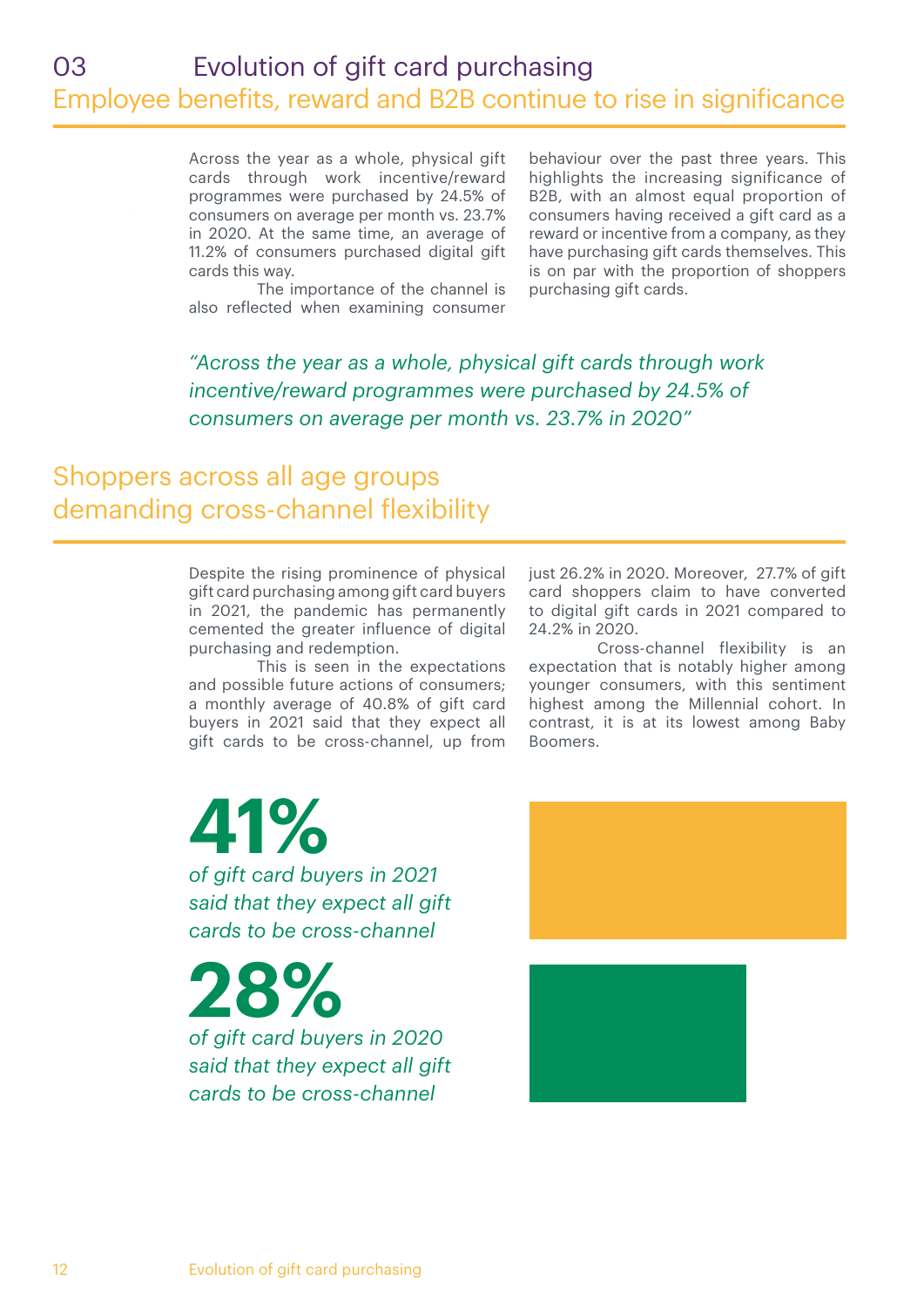#### Mobile wallets and digital delivery are rising in significance

When it comes to features that would potentially influence purchasing, mobile wallets (7.5%) and delivery within social media/messaging platforms (7.1%) are both embryonic demands among gift card shoppers overall. However, their influence rises among Gen Z shoppers, to 14.2% and

15.4% respectively, indicating signs of their likely prominence over the coming years.

Elsewhere, personalisation in the form of images (cited by 6.7%), pictures of the recipient (5.3%) or personal messages in the form of print/voice/video (7.5%) all remain minor demands.



# Money saving is the biggest stimulant for self-use card purchasers

An average of 7.7% of monthly gift card buyers purchased gift cards for themselves over 2021 vs. 6.4% over 2020, with significantly higher purchase propensity among younger age cohorts. The rise of self-use represents a more general indication of the growing relevance of gift cards, particularly through the pandemic. This growth of self-use continues to be underpinned by several drivers.

Firstly, gift cards represented a key medium through which UK shoppers were able to support struggling local businesses through the various lockdowns that the UK has experienced over the last couple of years.

Secondly, gift cards have increasingly been seen as an effective facilitator of spending across relevant products and channels. For example, through the pandemic, they were seen as a secure and straightforward medium through which to help shoppers in transitioning their spend to digital channels. Gift cards also continue to hold strong relevance when it comes to subscription media and video games.

The third factor driving the rise in gift card self-use has been the increase in purchasing through employee reward programmes. The rising influence of these schemes in the industry has been reflected by the strong growth through B2B channels over recent years.

Finally, there is the potential of gift cards to support shoppers with budgeting and saving money. Retailers often offer discounts with gift card purchase along with the added convenience of online shopping, which can sometimes be seen as a better way of locating lower prices on branded items. This value factor has been well established in the fact that respondents have placed 'to help with saving money' as the top factor while indulging in self-use gift cards (38.2% in 2021).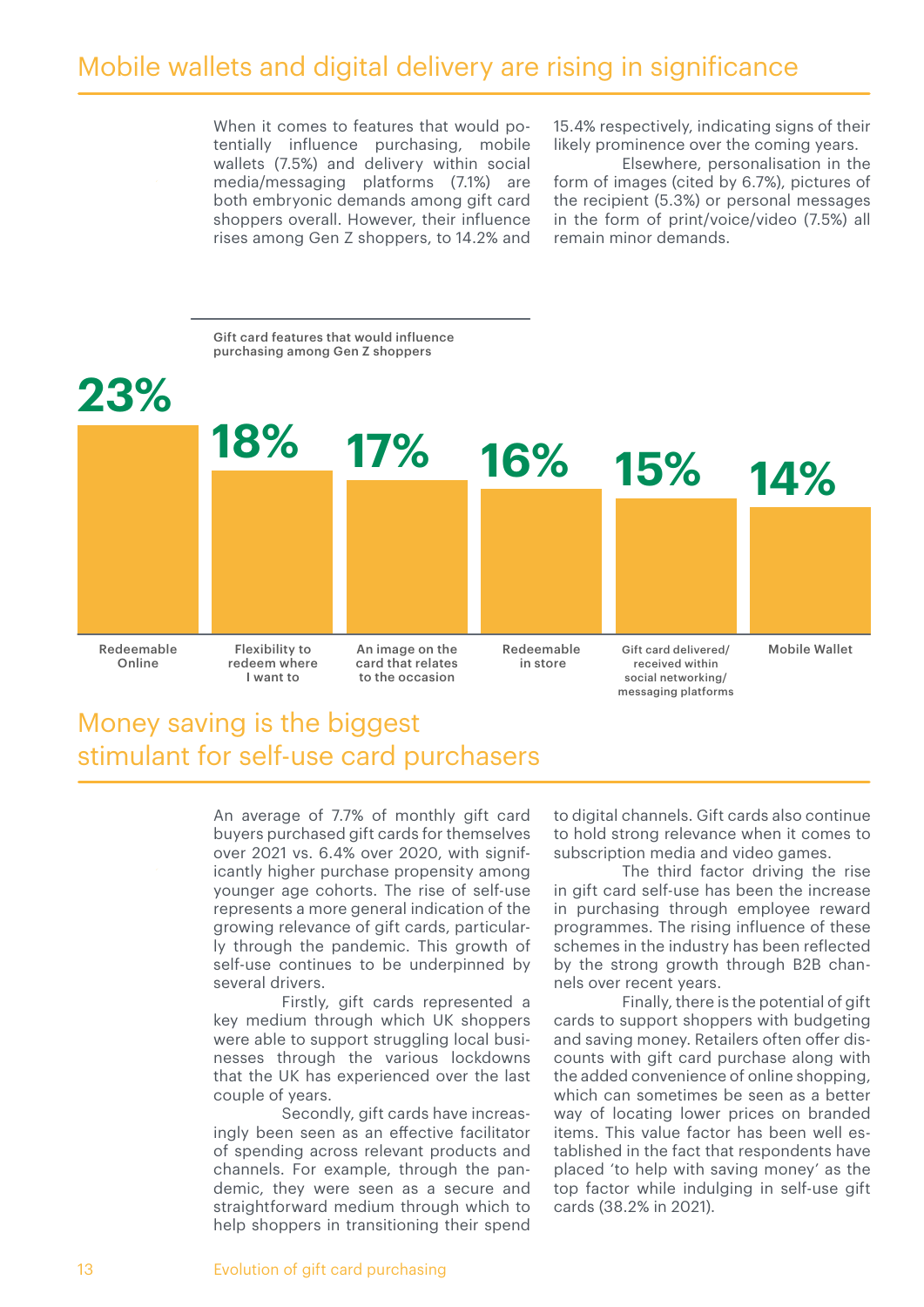# The evolving role of gift cards in providing support for local businesses

Gift cards have proved an increasingly important medium for shoppers to funnel financial support to local retail and leisure businesses while these businesses have been heavily restricted in their ability to trade. An average of 28.8% of gift card purchasers each month said supporting local businesses or high streets was a factor in buying themselves a gift card, up from 24.5% of purchasers in 2020. The pandemic encouraged consumers to become more aware of, and supportive of, businesses in their community.

Moreover, this trend looks set to endure, with over a quarter (26.4%) of respondents agreeing that they will continue to purchase gift cards with the intent of supporting companies they like, and 34.0% agreeing they have noticed that more local businesses have started to sell gift cards.

*"An average of 28.8% of gift card purchasers each month said supporting local businesses or high streets was a factor in buying themselves a gift card, up from 24.5% of purchasers in 2020"*

### Gift cards are a key facilitator for new customer acquisition

Over half of all those receiving gift cards have been introduced to a new brand or organisation via the format, and this rises to 67.3% of Gen Z consumers. Over half of those who have been introduced to a new brand then become regular customers.

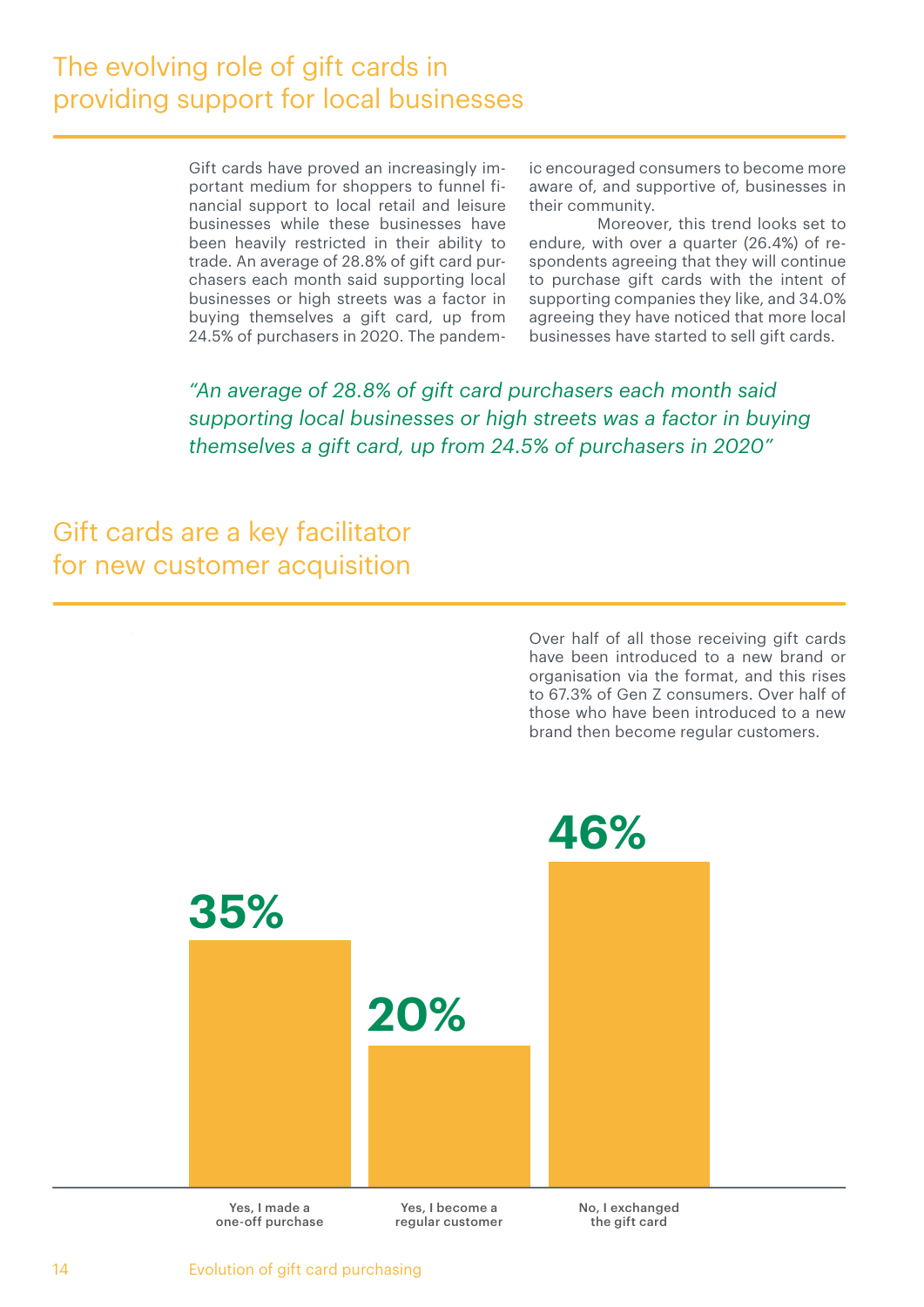# 04 Maximizing the potential of gift cards – the challenge for gift card managers

### Gift card managers typically have a strong day-to-day focus on the category

45.5% of gift card managers said that driving gift card strategy represents the entirety of their role, with a slightly smaller proportion (42.4%) stating that the category represents a significant proportion of their role. This suggests that on the whole retailers continue to take the category seriously, particularly given the potential influence on customer acquisition and retention.

In addition to benefitting from having dedicated category managers, the research also highlighted that most retailers have further internal support. 68.2% of gift card managers said that there are at least two people on the gift card team; of these over a third (36.4%) have at least four team members, and over a fifth (22.7%) at least six members.

*"68.2% of gift card managers said that there are at least two people on the gift card team; of these over a third (36.4%) have at least four team members, and over a fifth (22.7%) at least six members"*

# The gift card function typically sat within marketing or trading

30.4% of respondents said that the gift card function within their organisation sits within the marketing department. This was followed by trading (26.1%) and finance (17.4%). This inconsistency is a consequence of the varied role of gift cards – as a sales line, marketing lever, and loyalty driver. There are clear signs that the gift card function is shifting as the role of gift cards evolve, with loyalty and customer experience all areas of responsibility.

# Gift card mangers focus mainly on day-to-day commercial elements

When it comes to the responsibilities that gift card managers said that they have for the function, the key ones cited were sales channels (90.9%), strategy (84.8%), business development (81.8%), operations (81.8%) and budget/finance (81.8%). This reflects that the role of gift card managers is more geared towards day-to-day customer acquisition and retention.

In contrast, a lower proportion have responsibility for more technical areas of focus, including design (78.8%), marketing research (72.7%), innovation/technical development (66.7%), and the customer journey instore/online (both 63.6%).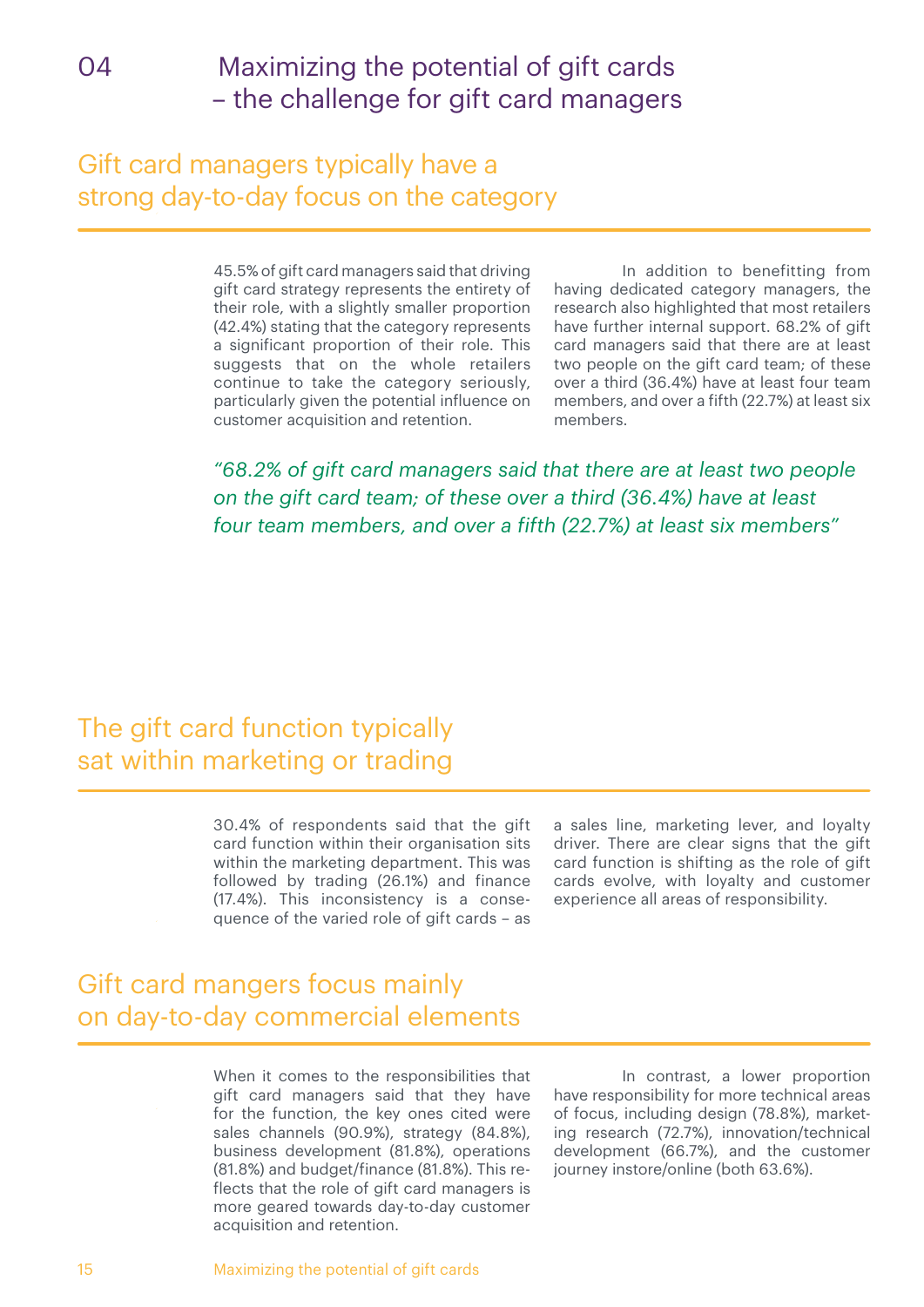#### Driving board-level engagement remains a challenge

Aligned to the findings regarding the responsibilities that gift card managers typically hold for the function, just 66.7% said that this included board engagement. Indeed, gift card managers stated that the function typically reports to sub-board level, with 66.7% stating senior managers/ directors, 15.2% other c-suite, and just 9.1% for both CEO and CFO.

When it comes to senior management engagement in gift card strategy, almost a fifth (18.2%) of gift card managers surveyed, stated that there is no board-member involvement with the giftcard strategy, with the majority (50.5%) stating that a board level executive is just aware of the gift card strategy. In contrast, just over a quarter of respondents said that there is more hands-on board level involvement: 12.1% board-level approval/sign-off; 9.1% input into gift card strategy; 6.1% board level strategy accountability.

*"Just over a quarter of respondents said that there is more hands-on board level involvement: 12.1% board-level approval/sign-off; 9.1% input into gift card strategy; 6.1% board level strategy accountability"*

## There is strong belief that gift cards are not influential in overall company strategy

A lack of c-suite engagement is reflected in the almost half of gift card manger respondents (45.5%) who said that they believe gift cards strategy is not influential to the wider company marketing, loyalty, customer insight and/or sales strategies. However, the picture is not universally bleak here. Over a third of gift card managers said that gift cards are part of their marketing strategy, while the influence that gift cards have on both the entire sales strategy and on informing consumer insight was cited by 15.2%.

One area that has seemingly declined in influence since the previous wave of gift card manager research (back in 2019) is the influence that gift cards have on loyalty strategy, cited by just 3.0%. With the intervening period seeing the pandemic drive acceleration in online development, this is perhaps reflective of the more sophisticated approach that retailers are taking to customer interaction, in addition to accelerated investment into fulfilment propositions and new store formats, and the rise of new revenue streams such as subscription.

#### However, gift cards are used strongly for targeted strategic initiatives

While gift card managers continue to face challenges in driving board-level engagement, there is confidence in the role that gift cards play in driving overall performance. 69.7% believe gift cards represent a growth channel, while 60.6% state that they are leveraged to win new customers. There is also agreement that gift cards have a strong role both in short term customer interaction – with 54.5% citing their use for both providing refunds and winning back disappointed customers – and longer-term customer interaction, as it can be used as a brand engagement tool (cited by 51.5%) representing part of the company's loyalty scheme (27.3%).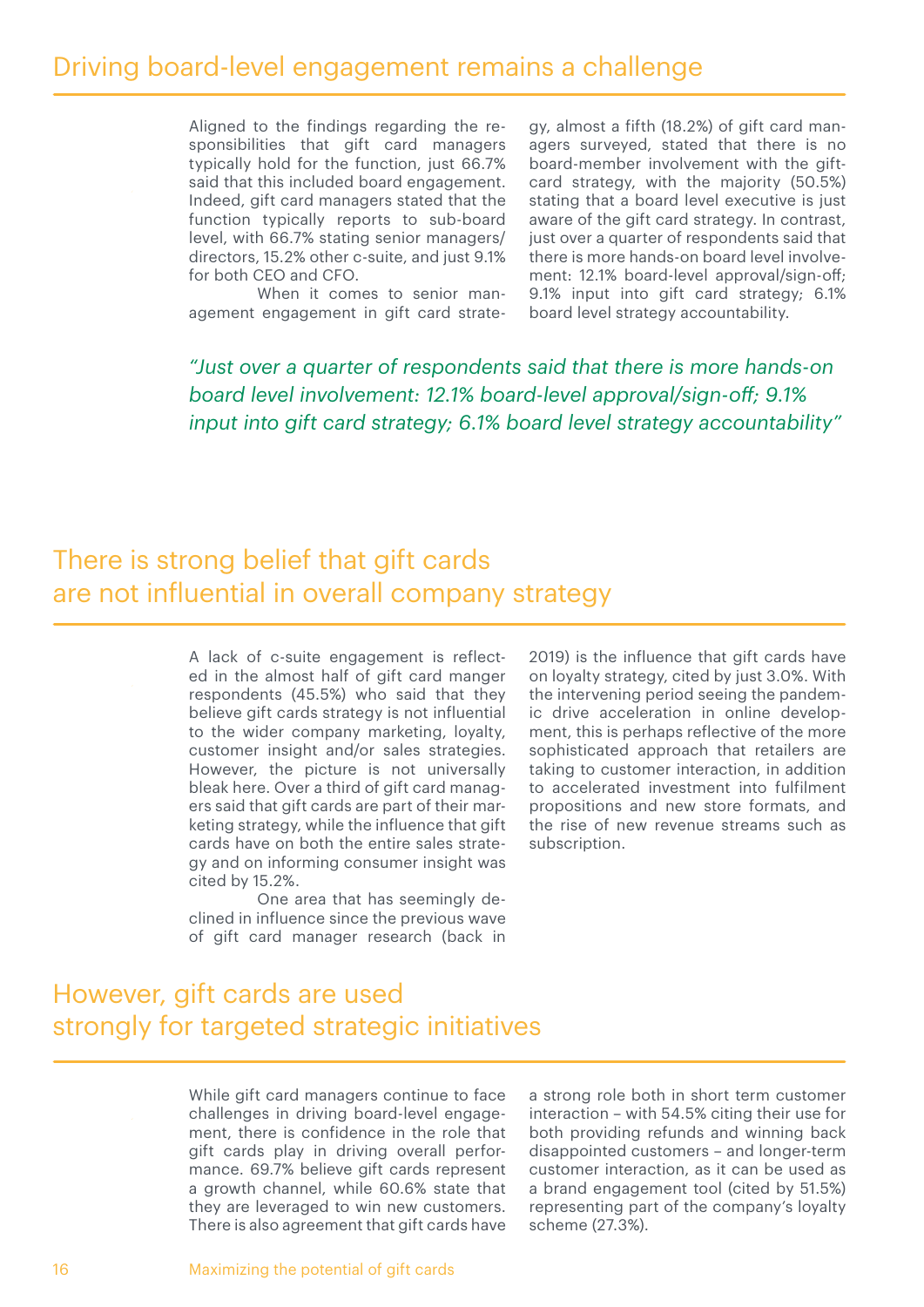69.7% of gift card managers said that they have the evidence and data to present a business case for investment to decision makers, with the key sources being gift card sales metrics (95.7%), internal gift card customer behavioural data (87.0%), and insight and data from GCVA (73.9%). A

further 15.2% of gift card managers believe they have the data but are unable to make the investment case. Of the remaining gift card managers, 6.1% don't believe they have the necessary data, while just under one in ten (9.1%) do not have access to the board/decision makers.

#### 05 Industry opportunities – the gift card managers' perspective

# The B2B channel continues to grow in significance

Almost all surveyed gift card managers said that their company offers both B2B and B2C gift card programmes. The average cited time spent by gift card managers across these two areas is 57%-43% in favour of B2B. This is reflected in the role that gift card managers say that gift cards play in their organisation; 84.8% state that gift cards are used with third parties with reward and recognition schemes, while 75.8% said that they are used with third parties as employee or customer incentives.

Linked to this, when it comes to growing the gift card programme, gift card managers focus on developing partnerships and marketing; 94% of respondents said they look to develop partnerships with specialist third parties. Elsewhere, reflecting the growing prominence of B2B, just under half (48.5%) look to develop partnerships directly with other retailers/brands, while 39.4% look to partner with other companies, such as price comparison businesses, energy and media companies.

### Ensuring effective gift card marketing is a key focus

The second most used lever when it comes to growing the gift card programme is investment in marketing and working with the marketing team, cited by 69.7% of gift card manger respondents. With gift cards significantly less likely to be a focus for higher profile media campaigns, instore displays and word-of-mouth have traditionally been more important. In 2022, the most cited promotional tool is the website (mentioned by 93.9%), specific instore displays and proximity to tills (both 60.6%), and promotion via social media (42.4%). Elsewhere, 36.4% of gift card managers said that gift cards are used as part of promotions via partnerships with other companies, such as price comparison businesses, energy and media companies.

*"The most cited promotional tool is the website (mentioned by 93.9%), specific instore displays and proximity to tills (both 60.6%), and promotion via social media (42.4%)"*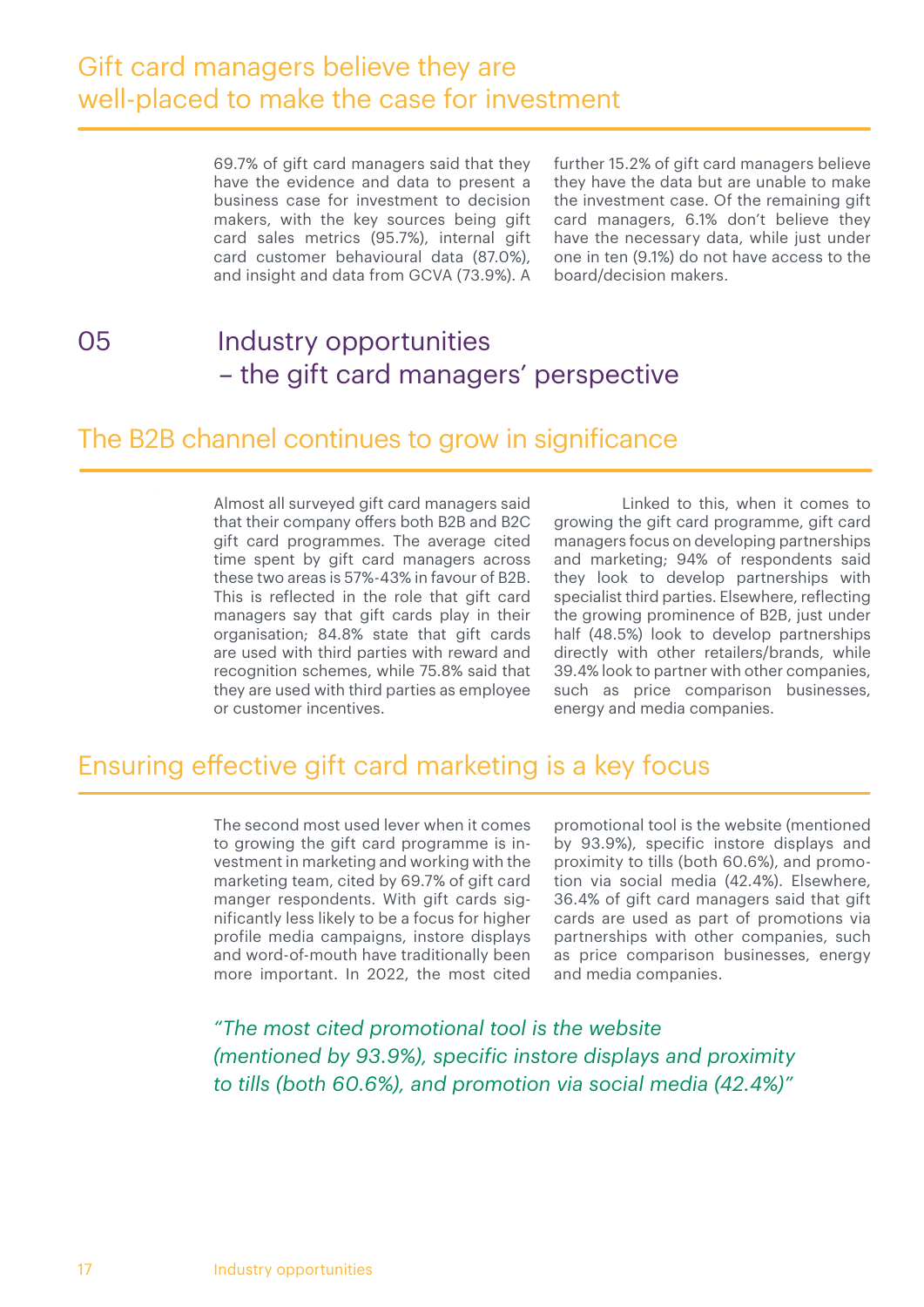#### Public sector – consumer (G2C) is an emerging channel

Amid the growing use of G2C vouchers in areas such as school meals and sports equipment, this represents an embryonic part of the industry. Indeed, around a third of gift card managers in the industry stated that their organisation offers G2C vouchers. GCVA sees significant potential

for growth in the Government-to-Consumer (G2C) segment. In particular, the National Free School Vouchers scheme has highlighted the potential in this area. The scheme allows schools to place orders for grocery gift cards on behalf of parents and carers of eligible children.

#### Security concerns remain a stumbling block in the growth of partnerships

Despite B2B and the growth of partnerships representing a key focus of growth for gift card managers, almost a third stated that they are concerned about how secure their gift card programmes are with third parties. This unease is an inevitable reflection of relinquishing control of the selling process, particularly given that most retailers have invested heavily in improving their in-house security processes over recent years. However, it is notable that this level of concern is lower than the 46.2% of gift card managers that cited third parties as a security concern in 2019.

Elsewhere, around a third of gift card managers said that they are concerned about how secure their gift card programme is online, with just over a fifth concerned about security through an app. Gift Cards have represented just one of many mediums that scammers have looked to leverage at a time when more consumers have been spending more time at home and online.

# Flexible redemption is the key proposition focus for gift card managers

When it comes to the specific features that gift card programmes either currently offer or are likely to add in a future gift card proposition, the ability to purchase and redeem online were cited by almost all gift card managers. This aligns with significantly evolved consumer expectations that the pandemic has helped to facilitate. Linked to this, and reflecting the growing influence of digital, over two-thirds are looking to make gift cards usable and storable within mobile wallets.

Elsewhere, sustainable physical products were ranked joint third (66.7%) in the features that gift card programmes either currently offer or are likely to add in a future gift card proposition. ESG will only continue to grow in importance in the coming years, and the industry should continue to push the potential for re-use of gift cards, where possible.

*"Reflecting the growing influence of digital, over two-thirds are looking to make gift cards usable and storable within mobile wallets"*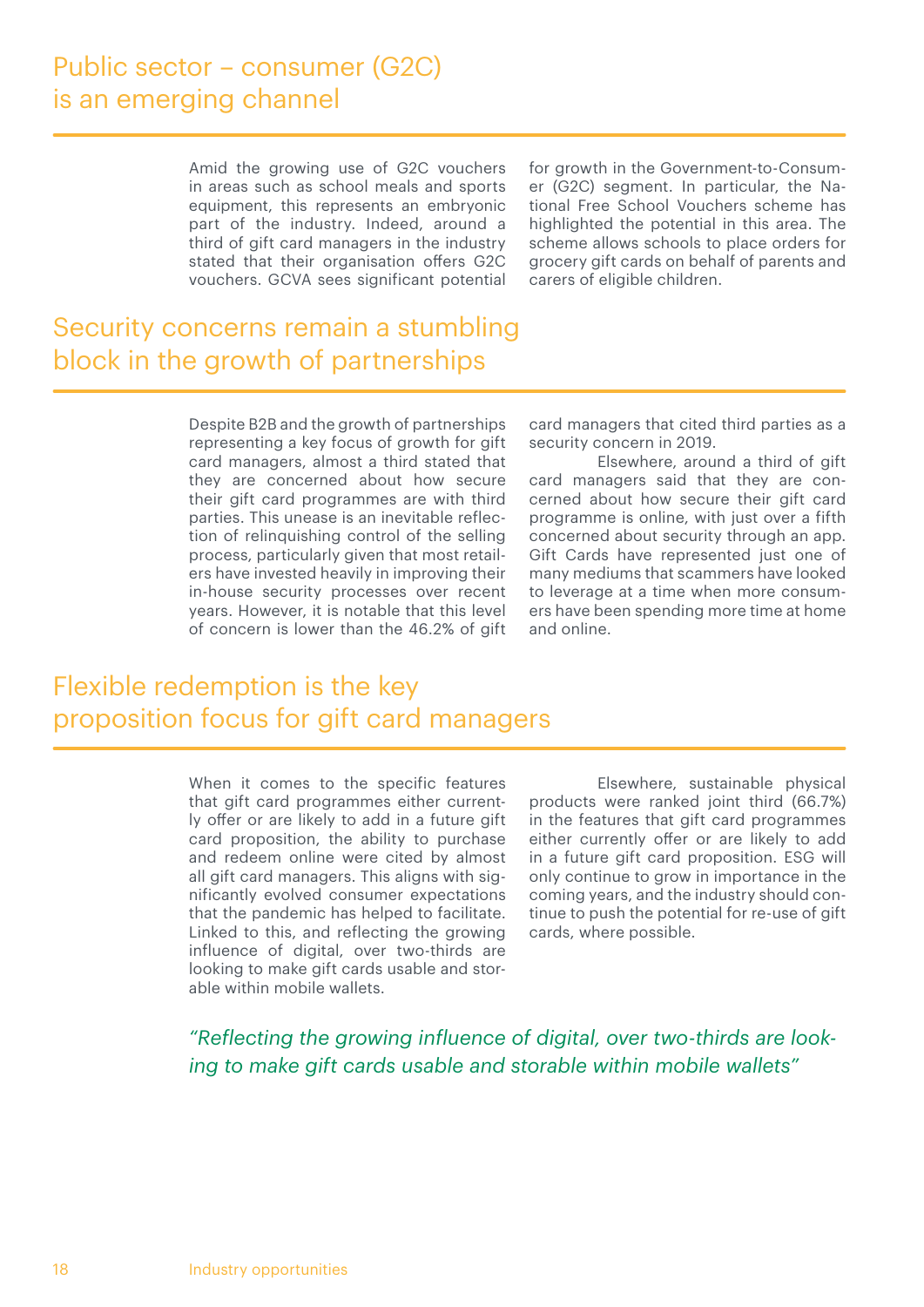# Conclusion

As with many other areas of UK retail, the pandemic has accelerated slow-burning trends and left in its wake a radically different landscape.

The strengths of gift cards are now clearer than ever. In the resurgent areas of spending on leisure and experiences, and as physical stores continue to battle back, they will have a key role to play, not least among the minority of consumers who are fiercely determined to support their local high streets and businesses. Younger consumers are also becoming more aware of the benefits, particularly when it comes to shopping cross-channel and potentially saving money.

Moreover, as supply chains and stock availability enter a new era of inflation, uncertainty and insecurity, gift cards suddenly stand out as a much more convenient alternative. They also continue to become an ever more popular incentive for employers and businesses. Gift cards represent an important medium through which retailers and brands can both attain and maintain customer loyalty.

However, in order to take advantage of these opportunities there are also challenges to navigate. Fears around expiration dates, company viability and the struggles of the high street itself all need to be overcome. In our first report in 2017, we said that businesses need to evolve and adapt to evolving consumers needs and requirements, particularly around flexible purchase and redemption, and technological integration. This need to evolve has now become even more pressing.

# **Glossary**

Consumer segments: *This white paper*

- Generation Z refers to shoppers aged 16-24
- Millennials refers to shoppers aged 25-34
- Generation X refers to shoppers aged 35-54
- Baby Boomers refers to shoppers aged 55+

Primary research: *This project included two strands of primary research*

A monthly consumer research programme, across a nationally representative sample of 2,000 UK consumers over May 2020-January 2022

Additional targeted consumer questions, over January 2022 and February 2022. Both phases were across a nationally representative sample of 2,000 UK consumers

A specific gift card managers survey which was completed by 33 UK-based gift card managers